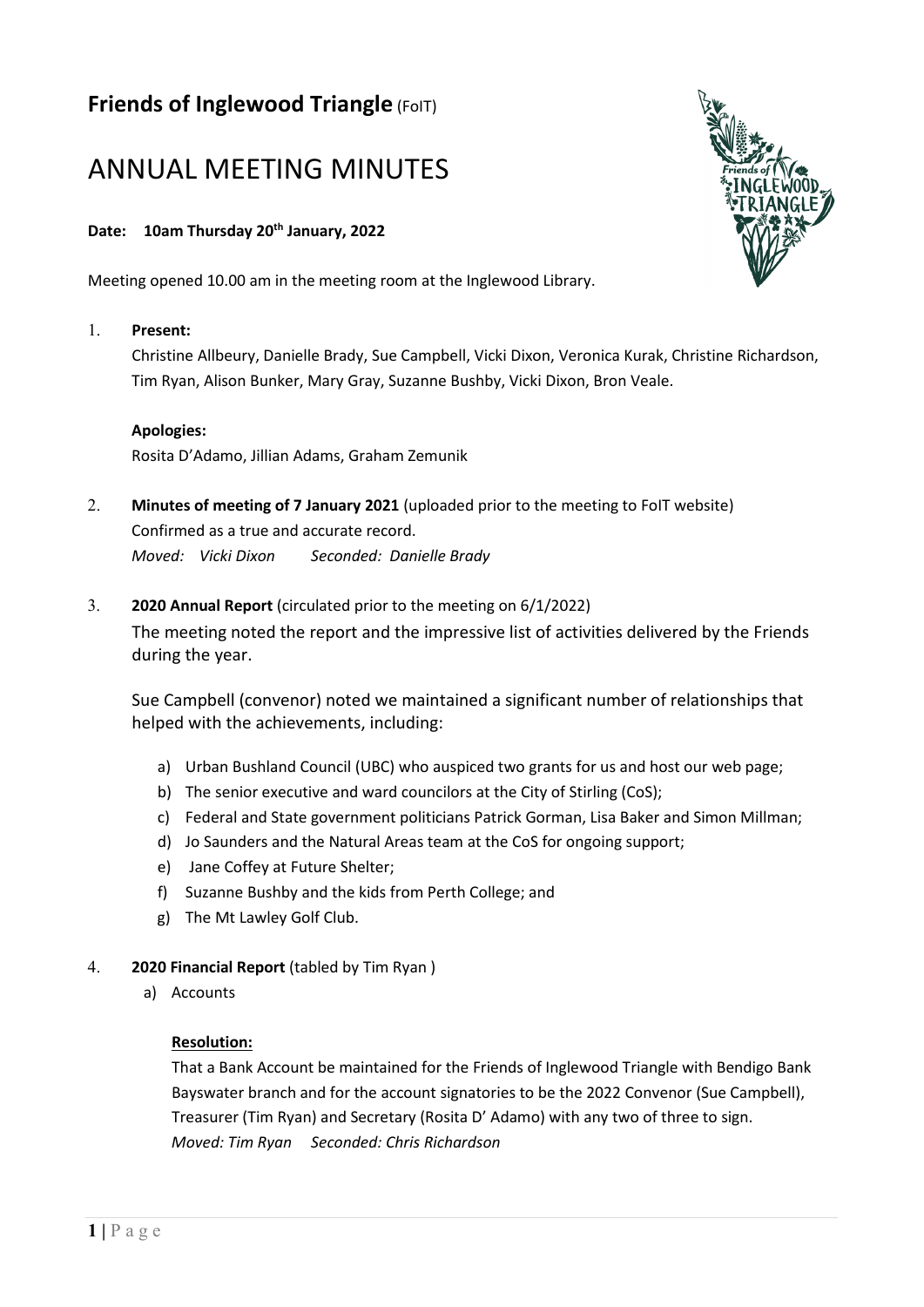b) Membership

Membership grew to a total of 31 during 2021.

FoIT memberships for 2022 (\$10) can be paid via bank transfer and a reminder and instructions on payment of membership will be in next newsletter.

c) Financial report

Tim Ryan tabled the report which showed a balance of available funds of \$359.77 with a further \$1076.16 to be spent on the CoS grant 2.

#### **Resolution**

That the financial report be accepted. *Moved: Tim Ryan Seconded: Chris Richardson*

d) Grants

Chris Richardson tabled a summary of the status of grants In Progress and Pending, noting the significant outcomes achieved. (Attached)

The meeting noted the report and congratulated Chris for her grant writing and administrative efforts.

e) Urban Bushland Council (UBC)

#### **Resolution:**

That FoIT maintain membership of UBC, pay the \$60 annual fee and that Sue Campbell be nominated as the FoIT representative.

*Moved: Tim Ryan Seconded: Chris Richardson* 

# **Resolution:**

That FoIT nominate Chris Richardson for the Chair of UBC and seek support from the Friends of Coolbinia Bushland Bushland to second the nomination. *Moved: Tim Ryan Seconded: Chris Allbeury*

# 5. **Confirmation of Roles 2022**

Sue acknowledged volunteer efforts in 2021 and thanked Veronica who stepped down from Secretary role. The meeting adopted the following allocation of responsibilities for 2022.

The meeting also agreed to extend the role of secretary to include membership and volunteer recruiting and that we should link to the UBC project on volunteers.

Rosita will be organising an "Ideas workshop" to develop a plan for FOIT volunteer recruitment, induction and retention.

The committee would also consider how to engage the Inglewood Primary School.

**Convenor:** Sue Campbell **Treasurer:** Tim Ryan **Secretary, Membership and Volunteer Recruitment:** Rosita D'Adamo **Operations Manager, Grants:** Christine Richardson.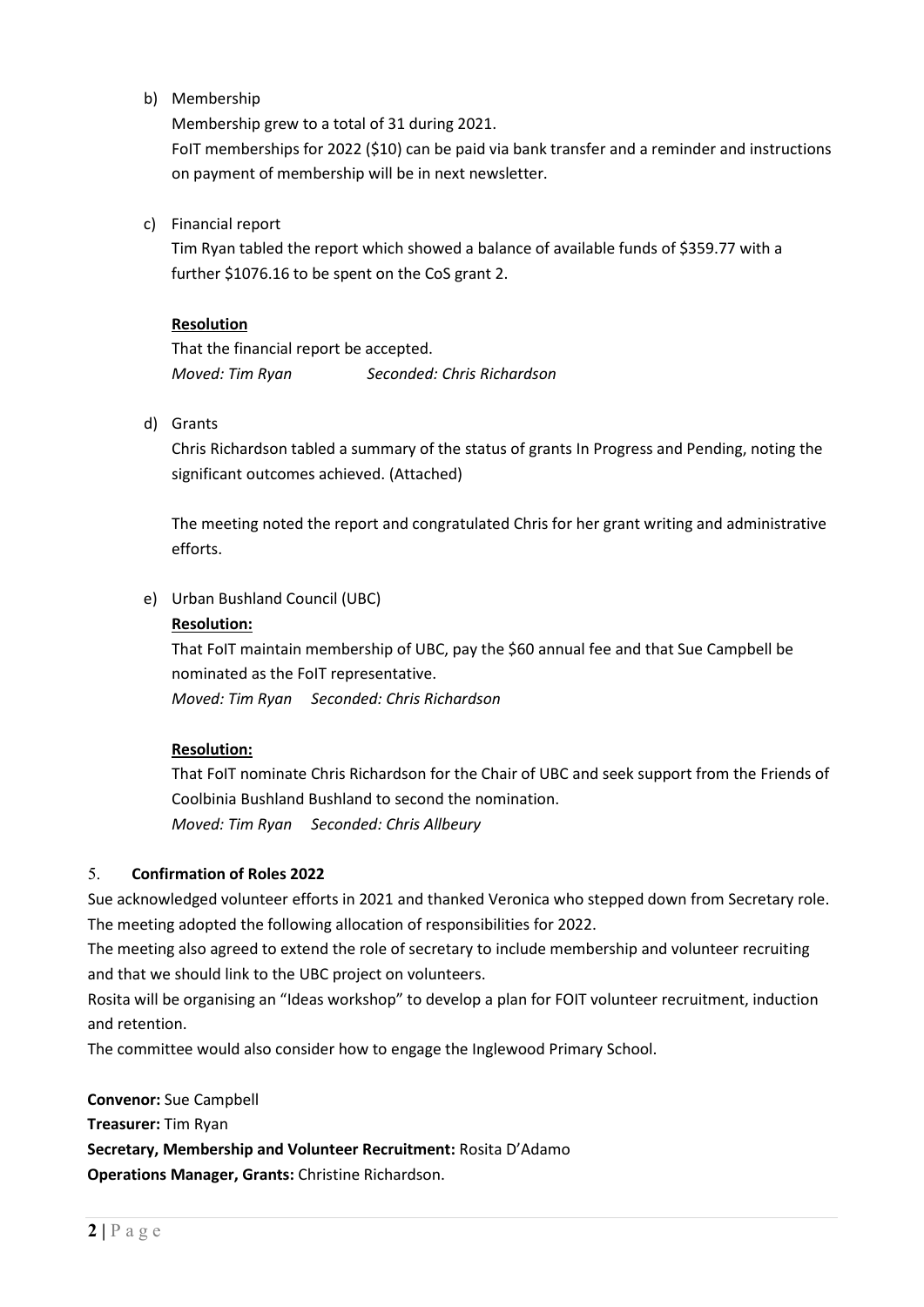#### **CoS Liaison:**

- Strategic meetings Sue Campbell, Tim Ryan and Chris Richardson;
- Operational liaison Tim Ryan, Chris R, Chris A.

**Weed Lead:** Christine Allbeury.

**Schools' engagement:** Perth College**:** Christine Richardson and Christine Allbeury liaise with Suzanne Bushby.

**Spring Walks Co-ordinator:** To be determined.

**Clean Up Australia Day Coordinator:** Rosita D'Adamo.

**Community engagement:** Alison Bunker – Mt Lawley Community Garden and Inglewood on Beaufort.

**Citizen Science tree monitoring project:** Rosita D'Adamo.

**Promotion – Facebook and Newsletter:** Bron Veale.

# 6. **2020-2023 Management Plan** (Tabled**)**

Sue noted the current management plan and asked for discussion on a number of items.

# **a) Spring walks**

The meeting agreed that we needed to revamp the walks adopting recommendations of the evaluation and that Alison would lead discussion.

Ideas included linking the walks to the proposed Josh Wells photographic exhibition; bird walks; night or scorpion walks, and walks based on the six aboriginal seasons. Alison will convene a discussion.

# **b) Perth College (PC) participation.**

The meeting noted this will be the tenth year (and the biggest) of PC kids at the Triangle and that we should acknowledge that and have some form of celebration at one of this year's events.

# **c) Clean Up Australia Day**

Rosita is coordinating the joint event which will be held in conjunction with the Mount Lawley Golf Club at 7.30 to 10.30 am on March  $6<sup>th</sup>$ , 2022.

# d) **Volunteer Training.**

Our focus would be on weeding, dieback management and seed collection through grant funds. Tracy Evans ex Harmony Weeding, and Diana Corbyn were suggested for weed identification training.

# **e) Birdie Bush DCBA Grant**

It was agreed that a weed workshop for locals together with a weeding day and some contract weeding would be done before June to meet the requirements of the grant.

# **f) Revegetation.**

Chris R tabled the revegetation plan which would concentrate on the "tip" and the fence line in D where the spoil had been removed, using plants propagated from local seed if possible. This would require a second water tank.